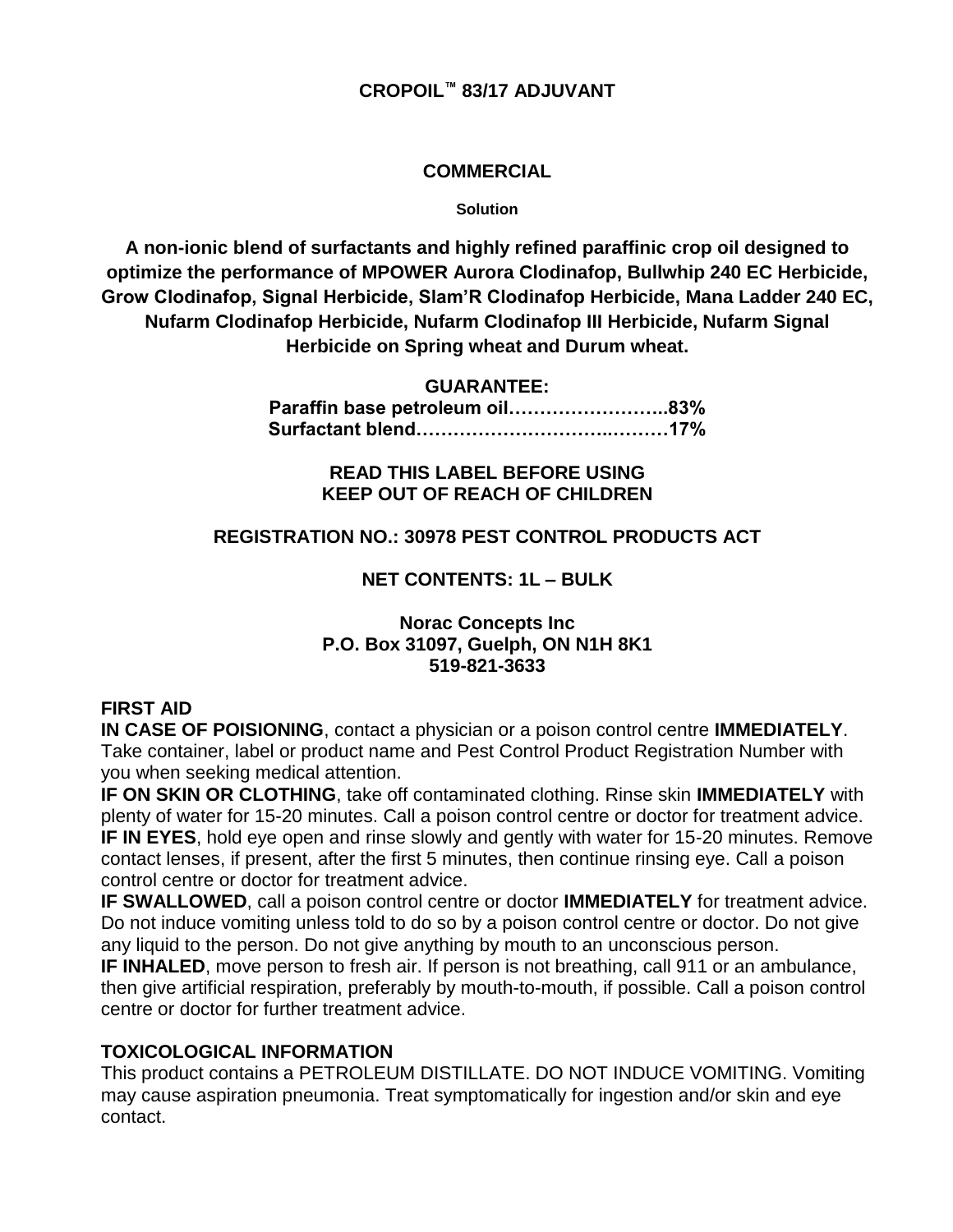# **PRECAUTIONS**

KEEP OUT OF REACH OF CHILDREN. This product contains a petroleum distillate which is moderately toxic to highly toxic to aquatic organisms. Avoid contamination of aquatic systems during application. Do not contaminate these systems through direct application, disposal of waste or cleaning equipment.

DO NOT get in eyes or on skin. Avoid contact with clothing. Wear coveralls or long sleeved shirt and long pants, chemical resistant gloves, and goggles when mixing, loading or during equipment clean up or repair.

Wash gloves thoroughly with soap and water before removing them during any operation.

Wash hands thoroughly with soap and water after using this product and before eating, drinking or smoking.

Remove contaminated clothing immediately after use. Store and wash contaminated clothing separately from household laundry before reuse. Wash thoroughly with soap and water after handling. Handle and apply only as recommended on this label.

## **STORAGE**

Store the product in closed original container in a well-ventilated room. Keep out of reach of children, unauthorized persons and animals. Store separate from food, feed and fertilizer.

# **DISPOSAL OF UNUSED, UNWANTED PRODUCT**

For information on disposal of unused, unwanted product, contact the manufacturer or the provincial regulatory agency. Contact the manufacturer and the provincial regulatory agency in case of a spill, and for cleanup of spills.

## **CONTAINER DISPOSAL**

#### For recyclable containers:

Do not reuse this container for any purpose. This is a recyclable container, and is to be disposed of at a container collection site. Contact your local distributor/dealer or municipality for the location of the nearest collection site. Before taking the container to the collection site:

- 1. Triple or pressure rinse the empty container.
- 2. Add the rinsings to the spray mixture in the tank.
- 3. Make the empty, rinsed container unsuitable for further use.

If there is no container collection site in your area, dispose of the container in accordance with provincial requirements.

#### For refillable containers:

For disposal, this container may be returned to the point of purchase. Do not reuse this container for any other purpose.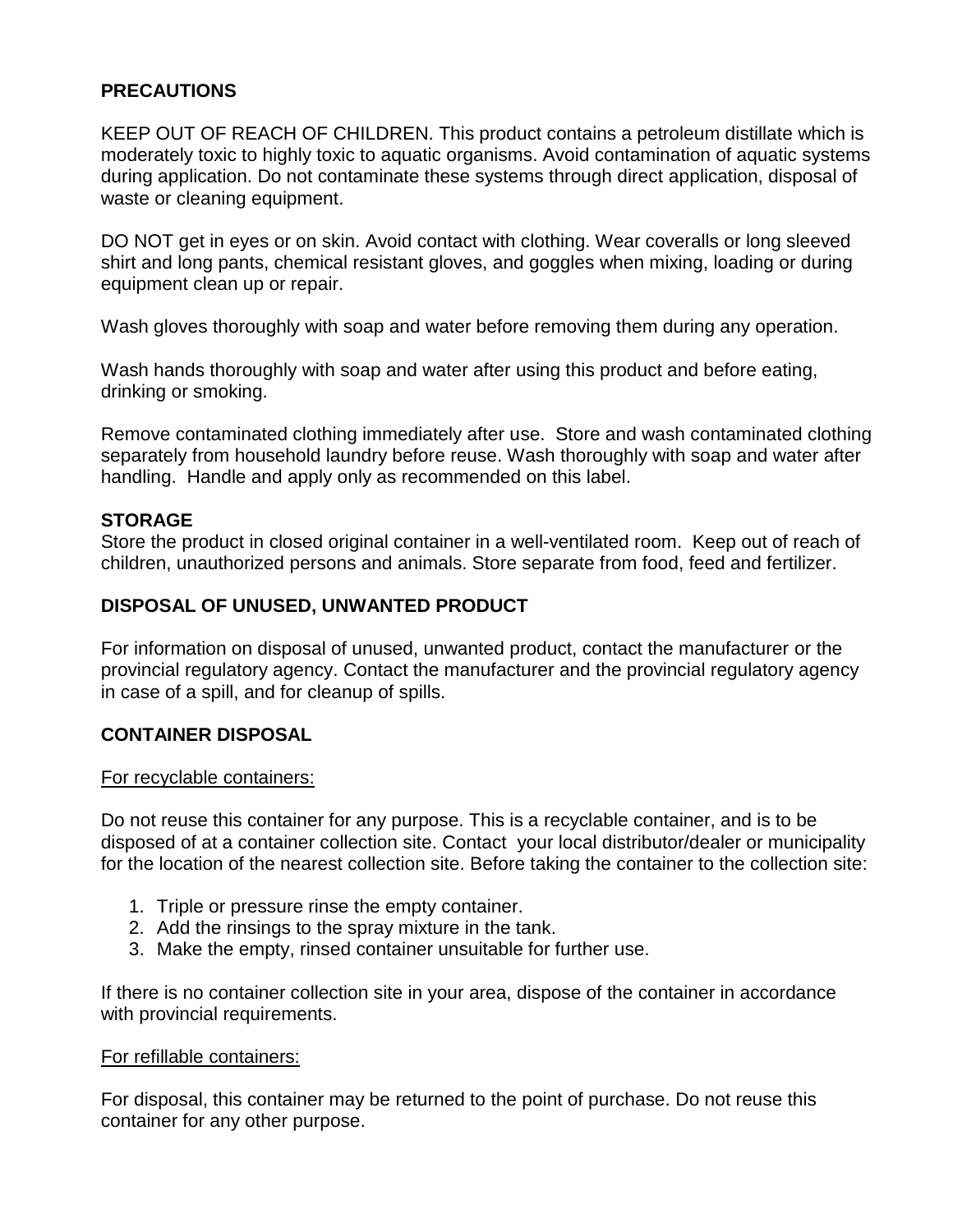# **NOTICE TO USER**

This pest control product is to be used only in accordance with the directions on the label. It is an offence under the *Pest Control Products Act* to use this product in a way that is inconsistent with the directions on the label. The user assumes the risk to persons or property that arises from any such use of this product.

#### **PRODUCT INFORMATION**

CROPOIL83/17 is an emulsifiable oil product. It is a spray tank adjuvant to be tank-mixed with MPOWER Aurora Clodinafop, Bullwhip 240 EC Herbicide, Grow Clodinafop, Signal Herbicide, Slam'R Clodinafop Herbicide, Mana Ladder 240 EC, Nufarm Clodinafop Herbicide, Nufarm Clodinafop III Herbicide, Nufarm Signal Herbicide for selective control of wild oats, volunteer (tame) oats, green foxtail, barnyard grass, Persian darnel and volunteer canary seed in all types of spring wheat and Durum wheat.

#### **DIRECTIONS FOR USE**

CROP: Spring Wheat and Durum Wheat

**CROPOIL83/17** must always be used with MPOWER Aurora Clodinafop, Bullwhip 240 EC Herbicide, Grow Clodinafop, Signal Herbicide, Slam'R Clodinafop Herbicide, Mana Ladder 240 EC, Nufarm Clodinafop Herbicide, Nufarm Clodinafop III Herbicide, Nufarm Signal Herbicide containing 240 g /L. Use as a 0.8 to 1% v/v adjuvant (0.8 to 1.0 L CROPOIL83/17 per 100L of spray mixture, 0.4 to 0.5 L CROPOIL83/17 per 50L of spray mixture and 0.24 to 0.3 L of spray solution).

| To control:                                                       | To control:                                                       |
|-------------------------------------------------------------------|-------------------------------------------------------------------|
| <b>WILD OATS</b>                                                  | <b>WILD OATS</b>                                                  |
| <b>VOLUNTEER (TAME) OATS</b>                                      | <b>VOLUNTEER (TAME) OATS</b>                                      |
| <b>GREEN FOXTAIL</b>                                              | <b>GREEN FOXTAIL</b>                                              |
| YELLOW FOXTAIL                                                    | YELLOW FOXTAIL                                                    |
| <b>BARNYARD GRASS</b>                                             | <b>BARNYARD GRASS</b>                                             |
| <b>VOLUNTEER CANARY SEED</b>                                      | <b>VOLUNTEER CANARY SEED</b>                                      |
|                                                                   | PERSIAN DARNEL                                                    |
| Rates for use with 50 L/ha water                                  |                                                                   |
| MPOWER Aurora Clodinafop, Bullwhip 240 EC Herbicide, Grow         | MPOWER Aurora Clodinafop, Bullwhip 240 EC Herbicide, Grow         |
| Clodinafop, Signal Herbicide, Slam'R Clodinafop Herbicide, Mana   | Clodinafop, Signal Herbicide, Slam'R Clodinafop Herbicide, Mana   |
| Ladder 240 EC, Nufarm Clodinafop Herbicide, Nufarm Clodinafop III | Ladder 240 EC, Nufarm Clodinafop Herbicide, Nufarm Clodinafop III |
| Herbicide, Nufarm Signal Herbicide Herbicide 230 mL/ha            | Herbicide, Nufarm Signal Herbicide Herbicide 290 mL/ha            |
|                                                                   |                                                                   |
| $\ddot{}$                                                         |                                                                   |
| CROPOIL83/17 400 mL/ha with 50 L/ha of water (0.8% v/v)           | CROPOIL83/17 500 mL/ha with 50 L/ha of water (1.0% v/v)           |
| Rates for use with 100 L/ha water                                 |                                                                   |
|                                                                   |                                                                   |
| MPOWER Aurora Clodinafop, Bullwhip 240 EC Herbicide, Grow         | MPOWER Aurora Clodinafop, Bullwhip 240 EC Herbicide, Grow         |
| Clodinafop, Signal Herbicide, Slam'R Clodinafop Herbicide, Mana   | Clodinafop, Signal Herbicide, Slam'R Clodinafop Herbicide, Mana   |
| Ladder 240 EC, Nufarm Clodinafop Herbicide, Nufarm Clodinafop III | Ladder 240 EC, Nufarm Clodinafop Herbicide, Nufarm Clodinafop III |
| Herbicide, Nufarm Signal Herbicide Herbicide 230 mL/ha            | Herbicide, Nufarm Signal Herbicide Herbicide 290 mL/ha            |
|                                                                   |                                                                   |
|                                                                   |                                                                   |
| CROPOIL83/17 800 mL/ha with 100 L/ha of water $(0.8\%$ v/v)       | CROPOIL83/17 1L/ha with 100 L/ha of water $(1.0\%$ v/v)           |

#### **RATE OF USE FOR GROUND APPLICATION IN 50 and 100 L/ha of Water:**